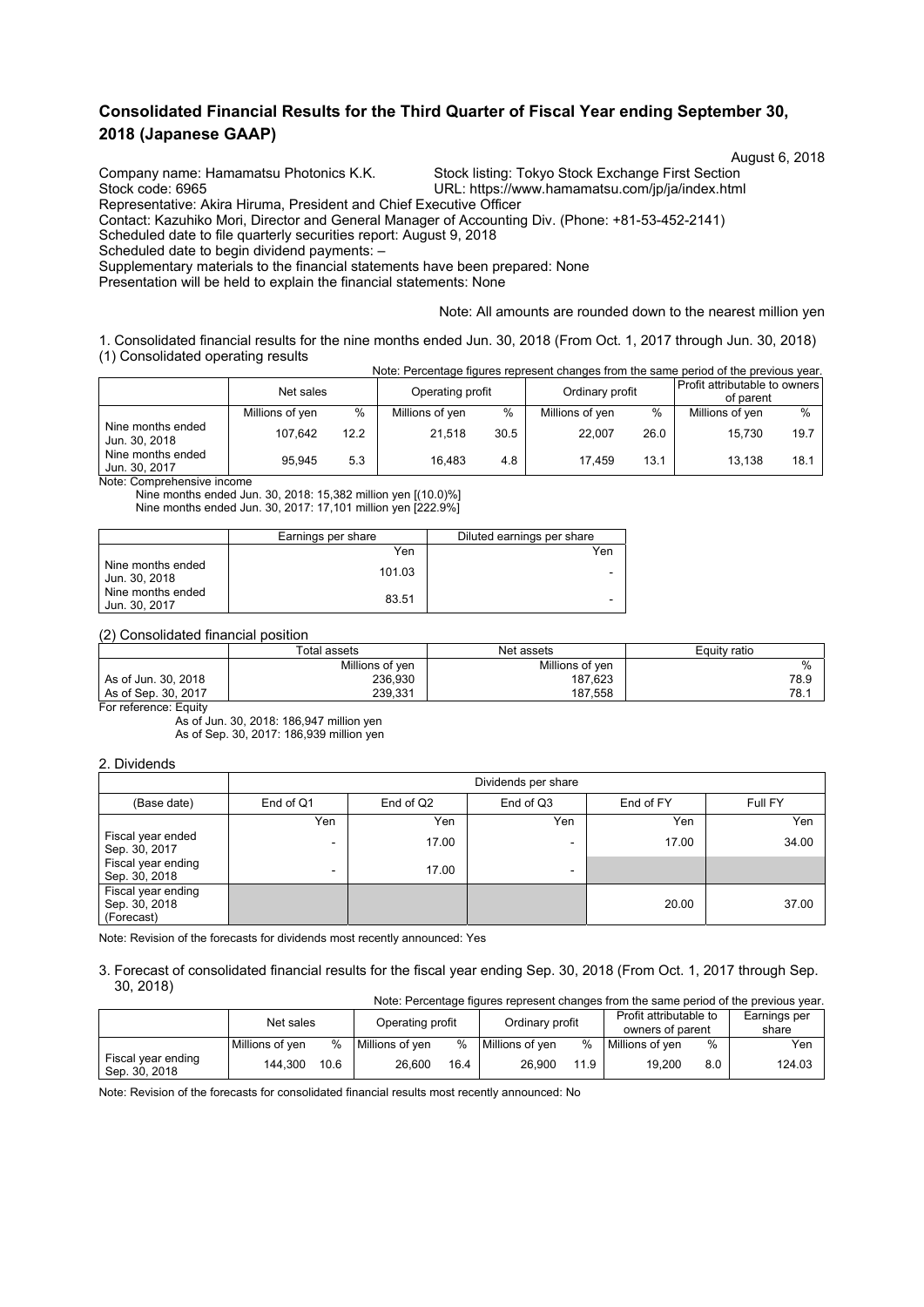#### 4. Others

- (1) Changes in consolidated subsidiaries (Changes in scope of consolidation): None
- (2) Application of special accounting treatment for preparing quarterly consolidated financial statements: Yes
- (3) Changes in accounting principles, changes in accounting estimates, and changes in presentation due to revisions
	- (a) Changes in accounting principles accompanying revisions in accounting standards: None
	- (b) Changes other than those in (a) above: None
	- (c) Changes in accounting estimates: None
	- (d) Changes in presentation due to revisions: None
- (4) Number of shares outstanding
	- (a) Number of shares outstanding at end of period including treasury shares As of Jun. 30, 2018: 165,011,568 shares As of Sep. 30, 2017: 167,529,968 shares
	- (b) Number of treasury shares at end of period As of Jun. 30, 2018: 10,213,942 shares As of Sep. 30, 2017: 10,213,886 shares
	- (c) Average number of shares issued during the period Nine months ended Jun. 30, 2018: 155,700,618 shares Nine months ended Jun. 30, 2017: 157,316,184 shares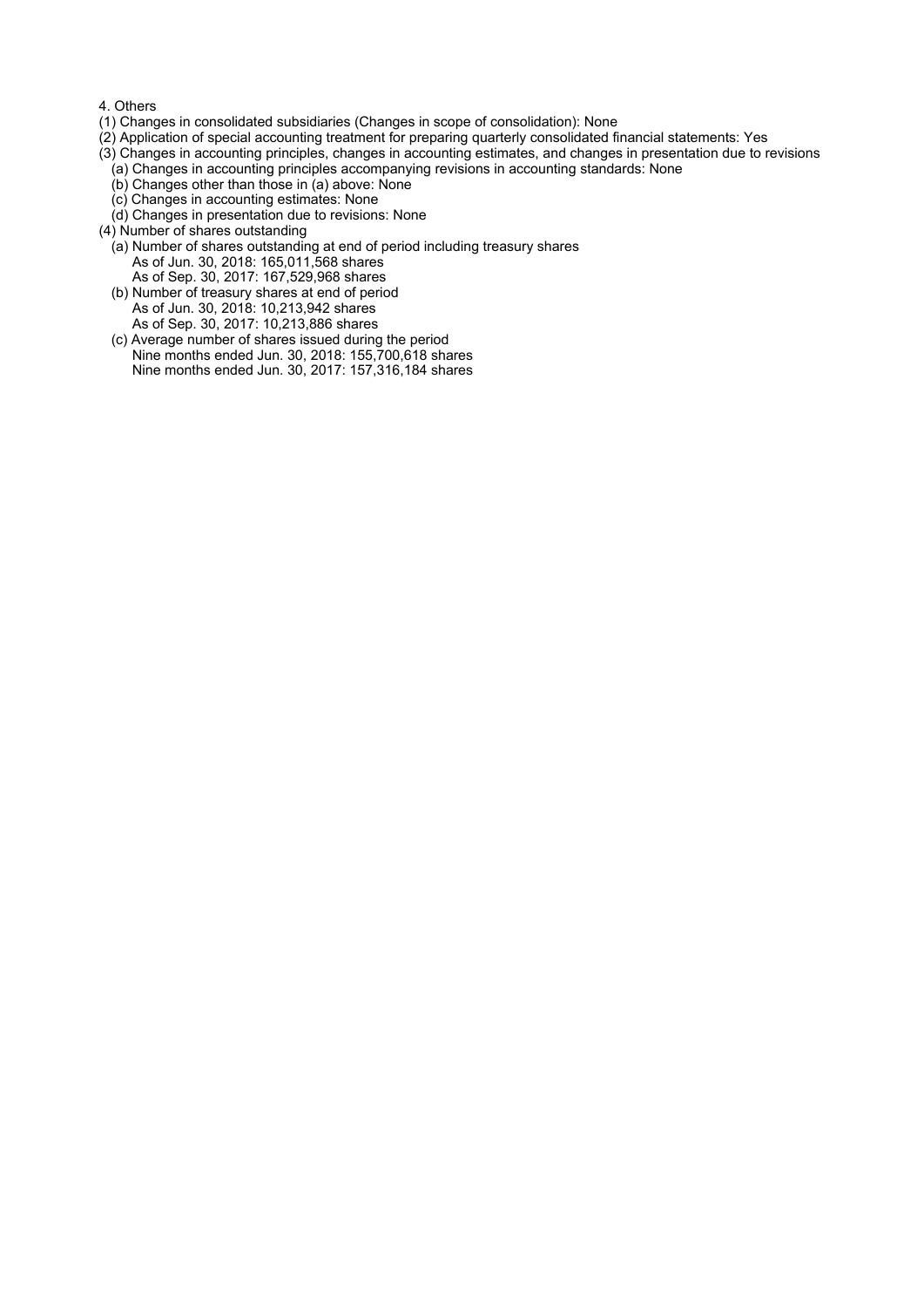# **1. Qualitative Information Related to Consolidated Performance for the Third Quarter of this Fiscal Year**

## **(1) Operating Results**

During the third quarter of this fiscal year (nine months ended June 30, 2018), Japan's economy traced a gradual recovery trend as capital investment continued to rise backed by improved corporate earnings and the recovery trend in export activity continued. Nevertheless, the economic outlook remains opaque with the political trends in Europe and the United States, and trade friction between the United States and China. Given these circumstances, our Group strove to expand net sales and earnings by continued proactive capital investment for the future and enhancing our research and development, leveraging the proprietary photonics technologies we have cultivated over many years.

As a result, we closed the third quarter with net sales of JPY 107,642 million, up by JPY 11,697 million (12.2%) over one year ago. From an earnings perspective as well, operating profit was JPY 21,518 million, up by JPY 5,034 million (30.5%) compared with one year ago, ordinary profit was JPY 22,007 million, up by JPY 4,547 million (26.0%) from the previous year, and quarterly profit attributable to owners of parent was JPY 15,730 million, up by JPY 2,592 million (19.7%) from the same period one year ago.

Performance by segment is as follows;

### (Electron Tube)

In the medical field, sales of photomultiplier tubes (PMT) for nuclear medicine testing applications such as Positron Emission Tomography (PET) contracted. On the other hand, sales of products for inspection and monitoring systems such as blood analyzers remained solid, thanks to their strong reputation for their high sensitivity, low-noise, and high-speed operations. In addition, in the measuring instrument field, sales for oilwell logging devices that offer superior ruggedness to withstand against harsh work conditions such as high temperatures, shocks, and vibrations were higher.

In imaging devices and light sources, sales in the industrial field of microfocus X-ray sources for X-ray nondestructive testing devices were brisk, both inside and outside Japan, thanks to their strong reputation for high-definition, high reliability and excellent stability. In addition, sales in the medical field of scintillators for converting X-rays into visible light were solid. Xenon flash lamps and deuterium lamps for environmental analysis and other applications also sold well.

As a result, the Electron Tube business closed the third quarter with net sales of JPY 41,675 million, up by 15.8%, and operating profit of JPY 14,766 million, up by 17.1% from the same period one year ago. (Opto-semiconductor)

In opto-semiconductor devices, sales of image sensors for semiconductor fabrication and inspection equipment in the industrial field maintained a strong performance and sales of Photo ICs, photodiodes and LED in the FA (Factory Automation) sector for applications such as controls for industrial-use robots and other equipment increased as well. Sales of silicon photodiodes used in non-destructive testing also increased. As a result, net sales in the Opto-semiconductor business were JPY 50,591 million, up by 14.1%, and operating profit was JPY 16,940 million, up by 27.0% from the same period one year ago. (Imaging and Measurement Instruments)

In image processing and measurement systems, sales of digital slide scanners for remote pathologic diagnosis systems and other pathologic applications were solid primarily in Europe thanks to the release of new products. However, sales of X-ray line sensor cameras trended lower primarily for food inspection applications. Sales of digital cameras used in the life sciences sector and biotechnology sector were also sluggish.

As a result, net sales for the Imaging and Measurement Instruments business were JPY 12,021 million, down by 4.6%, and operating profit was JPY 2,457 million, down by 3.0% from the same period one year ago. (Other)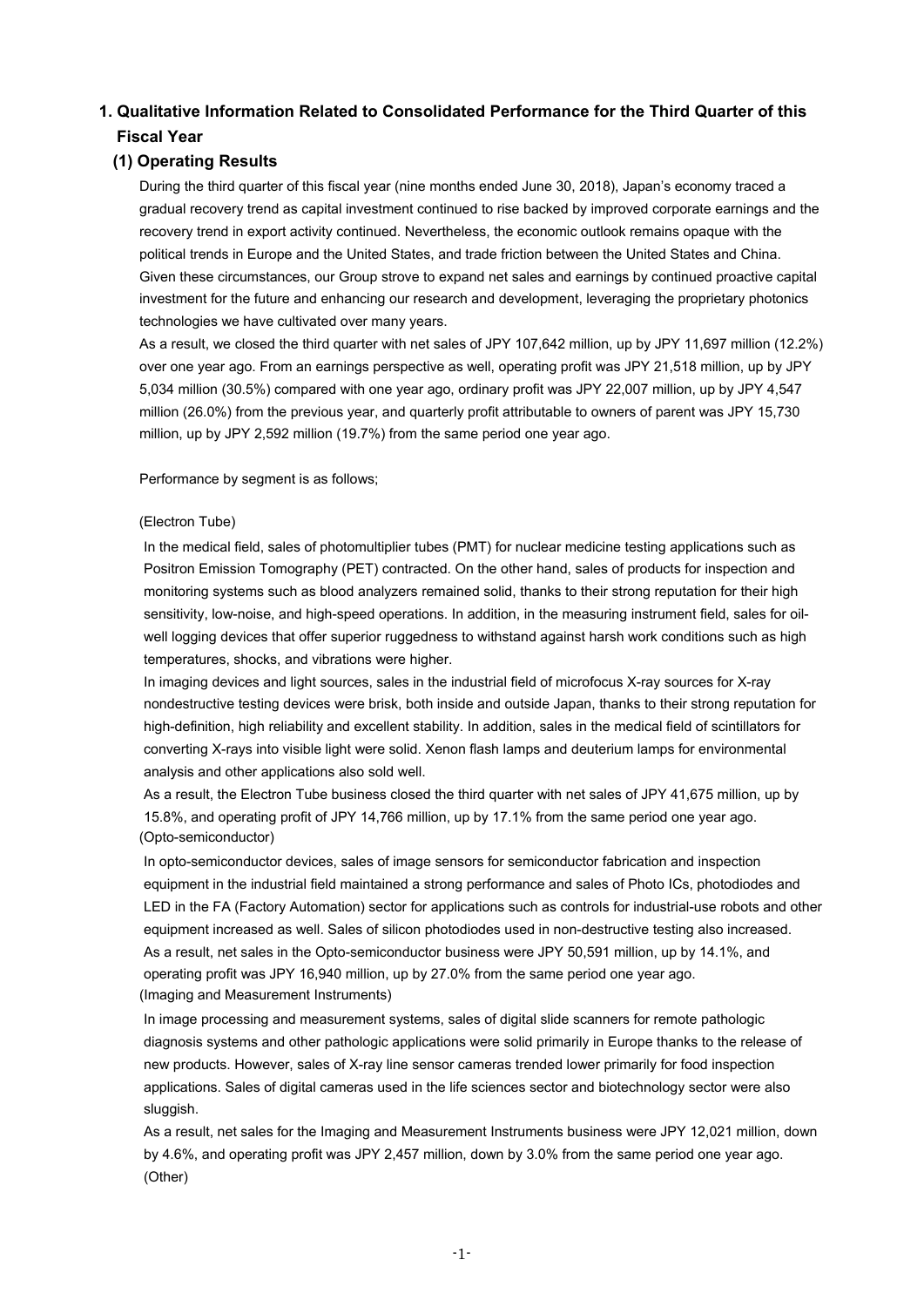Sales from other operations include the semiconductor laser business, hotel operations run by Iwata Grand Hotel Inc., a subsidiary, and business relating to the unique products of Beijing Hamamatsu Photon Techniques Inc., which is also a subsidiary.

Net sales were JPY 3,354 million, up by 12.0%, and operating profit was JPY 190 million, up by 45.8% from the same period one year ago.

### **(2) Financial Conditions**

Current assets decreased by JPY 9,324 million from the end of the previous fiscal year despite an increase in inventories of JPY 2,244 million, mainly reflecting a decrease in cash and deposits of JPY 12,954 million. Non-current assets increased by JPY 6,923 million from the end of the previous fiscal year. This mainly reflected an increase in property, plant and equipment of JPY 2,832 million that resulted from an increase in buildings and structures, and an increase in intangible assets of JPY 3,911 million that resulted from an increase in goodwill related to the acquisition of a subsidiary in the United States.

Total assets at the end of the third quarter were JPY 236,930 million, down by JPY 2,400 million from the end of the fiscal year ended September 30, 2017.

Current liabilities decreased by JPY 6,405 million from the end of the previous fiscal year. This result was mainly due to a decrease in current portion of long-term loans payable of JPY 3,009 million and a decrease in electronically recorded obligations - operating of JPY 2,994 million.

Non-current liabilities increased by JPY 3,939 million from the previous fiscal year-end, mainly due to an increase in long-term loans payable of JPY 2,871 million and an increase in reserve for loss on dissolution of employees' pension fund of JPY 532 million.

Total liabilities at the end of the third quarter were JPY 49,307 million, down by JPY 2,465 million from the end of the fiscal year ended September 30, 2017.

Net assets at the end of the third quarter of this fiscal year were JPY 187,623 million, up by JPY 65 million from the end of the fiscal year ended September 30, 2017, despite a decrease of JPY 4,735 million due to purchase of treasury shares, mainly reflecting an increase in retained earnings of JPY 5,150 million as a result of reporting profit attributable to owners of parent.

### **(3) Projection for the Year**

There is no change to the forecast of consolidated financial results for the fiscal year ending September 30, 2018, released on May 7, 2018.

We assume for the second half of this fiscal year that the applicable yen/US dollar exchange rate will be JPY 105 and the yen/Euro exchange rate will be JPY 130, and for the full year that the applicable yen/US dollar exchange rate will be JPY 107.50 and the yen/Euro exchange rate will be JPY 131.50.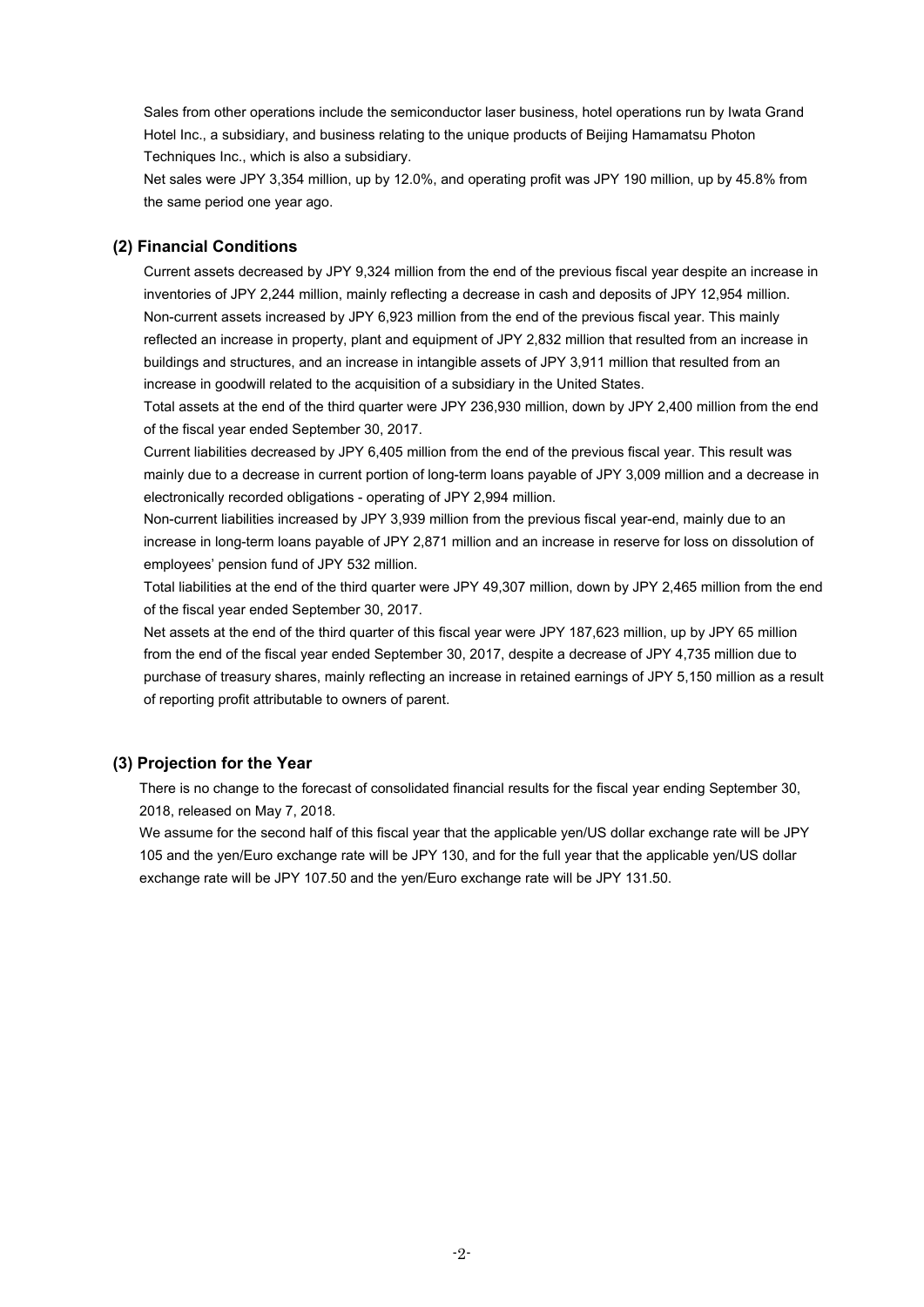Consolidated Balance Sheets

|                                        | As of<br>Sep. 30, 2017 | As of<br>Jun. 30, 2018 |
|----------------------------------------|------------------------|------------------------|
| Assets                                 |                        |                        |
| <b>Current assets</b>                  |                        |                        |
| Cash and deposits                      | 83,902                 | 70,947                 |
| Notes and accounts receivable - trade  | 33,608                 | 34,678                 |
| Merchandise and finished goods         | 8,742                  | 8,304                  |
| Work in process                        | 16,389                 | 18,096                 |
| Raw materials and supplies             | 6,620                  | 7,595                  |
| Other                                  | 7,729                  | 8,042                  |
| Allowance for doubtful accounts        | (159)                  | (154)                  |
| <b>Total current assets</b>            | 156,834                | 147,510                |
| Non-current assets                     |                        |                        |
| Property, plant and equipment          |                        |                        |
| Buildings and structures, net          | 31,668                 | 34,532                 |
| Machinery, equipment and vehicles, net | 9,843                  | 11,940                 |
| Tools, furniture and fixtures, net     | 3,951                  | 4,343                  |
| Land                                   | 16,545                 | 16,772                 |
| Leased assets, net                     | 299                    | 312                    |
| Construction in progress               | 5,983                  | 3,222                  |
| Total property, plant and equipment    | 68,291                 | 71,124                 |
| Intangible assets                      |                        |                        |
| Goodwill                               | 9                      | 4,072                  |
| Other                                  | 1,688                  | 1,537                  |
| Total intangible assets                | 1,697                  | 5,609                  |
| Investments and other assets           |                        |                        |
| Investment securities                  | 3,684                  | 4,047                  |
| Deferred tax assets                    | 6,412                  | 6,275                  |
| Other                                  | 2,429                  | 2,382                  |
| Allowance for doubtful accounts        | (19)                   | (19)                   |
| Total investments and other assets     | 12,507                 | 12,687                 |
| Total non-current assets               | 82,497                 | 89,420                 |
| <b>Total assets</b>                    | 239,331                | 236,930                |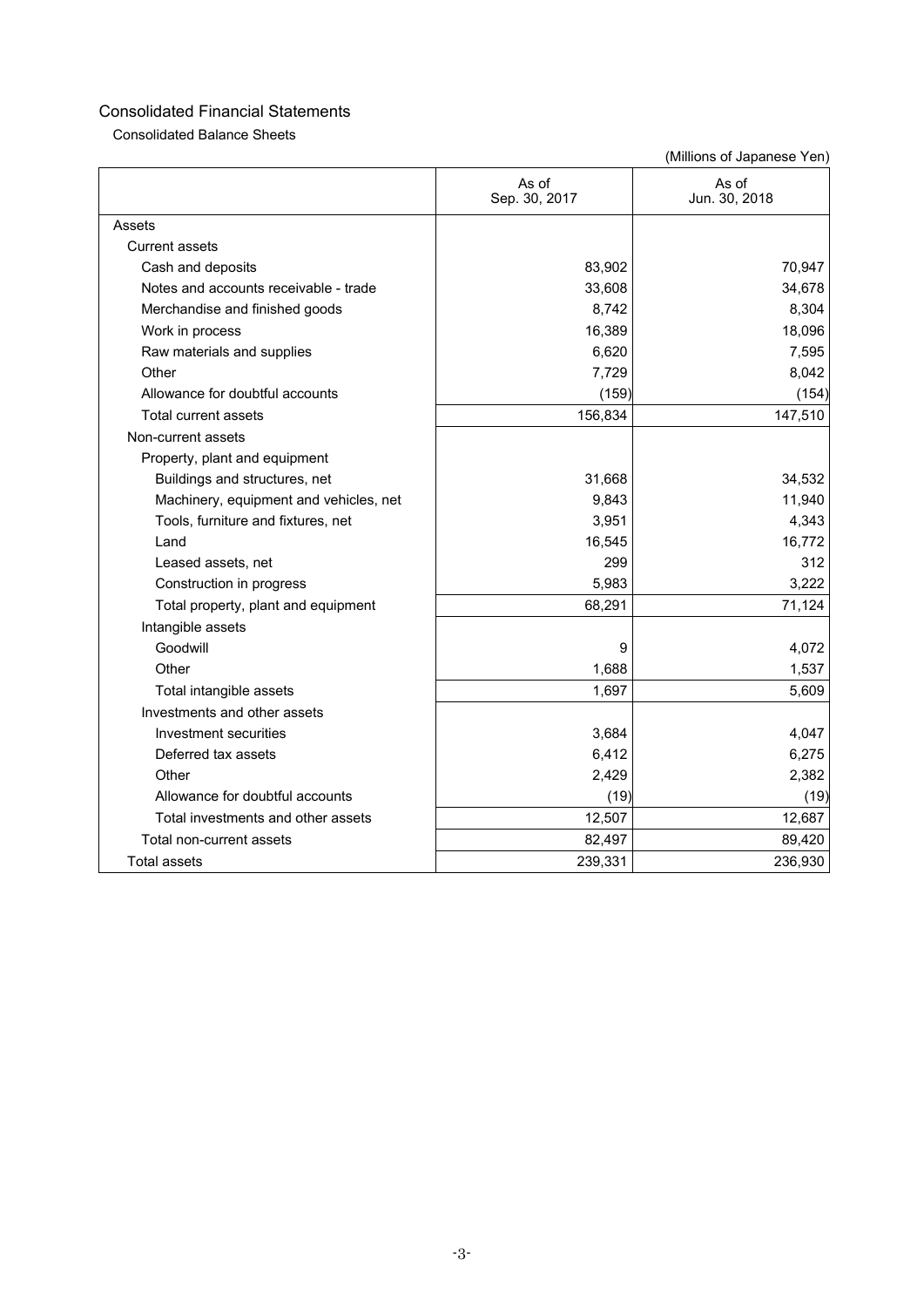Consolidated Balance Sheets

|                                                 | As of<br>Sep. 30, 2017 | As of<br>Jun. 30, 2018 |
|-------------------------------------------------|------------------------|------------------------|
| Liabilities                                     |                        |                        |
| <b>Current liabilities</b>                      |                        |                        |
| Notes and accounts payable - trade              | 5,232                  | 5,473                  |
| Electronically recorded obligations - operating | 8,866                  | 5,871                  |
| Short-term loans payable                        | 2,230                  | 2,231                  |
| Current portion of long-term loans payable      | 3,194                  | 184                    |
| Income taxes payable                            | 3,517                  | 1,788                  |
| Provision for bonuses                           | 4,570                  | 5,893                  |
| Provision for loss on disaster                  |                        | 131                    |
| Other                                           | 12,446                 | 12,080                 |
| <b>Total current liabilities</b>                | 40,059                 | 33,654                 |
| Non-current liabilities                         |                        |                        |
| Long-term loans payable                         | 3,683                  | 6,555                  |
| Reserve for loss on dissolution of employees'   |                        | 532                    |
| pension fund                                    |                        |                        |
| Net defined benefit liability                   | 7,025                  | 7,276                  |
| Other                                           | 1,004                  | 1,289                  |
| Total non-current liabilities                   | 11,713                 | 15,653                 |
| <b>Total liabilities</b>                        | 51,773                 | 49,307                 |
| Net assets                                      |                        |                        |
| Shareholders' equity                            |                        |                        |
| Capital stock                                   | 34,928                 | 34,928                 |
| Capital surplus                                 | 34,672                 | 34,672                 |
| Retained earnings                               | 131,678                | 136,829                |
| Treasury shares                                 | (16,060)               | (20, 795)              |
| Total shareholders' equity                      | 185,219                | 185,634                |
| Accumulated other comprehensive income          |                        |                        |
| Valuation difference on available-for-sale      |                        |                        |
| securities                                      | 1,259                  | 1,461                  |
| Foreign currency translation adjustment         | 1,210                  | 505                    |
| Remeasurements of defined benefit plans         | (750)                  | (654)                  |
| Total accumulated other comprehensive           |                        |                        |
| income                                          | 1,719                  | 1,312                  |
| Non-controlling interests                       | 618                    | 675                    |
| Total net assets                                | 187,558                | 187,623                |
| Total liabilities and net assets                | 239,331                | 236,930                |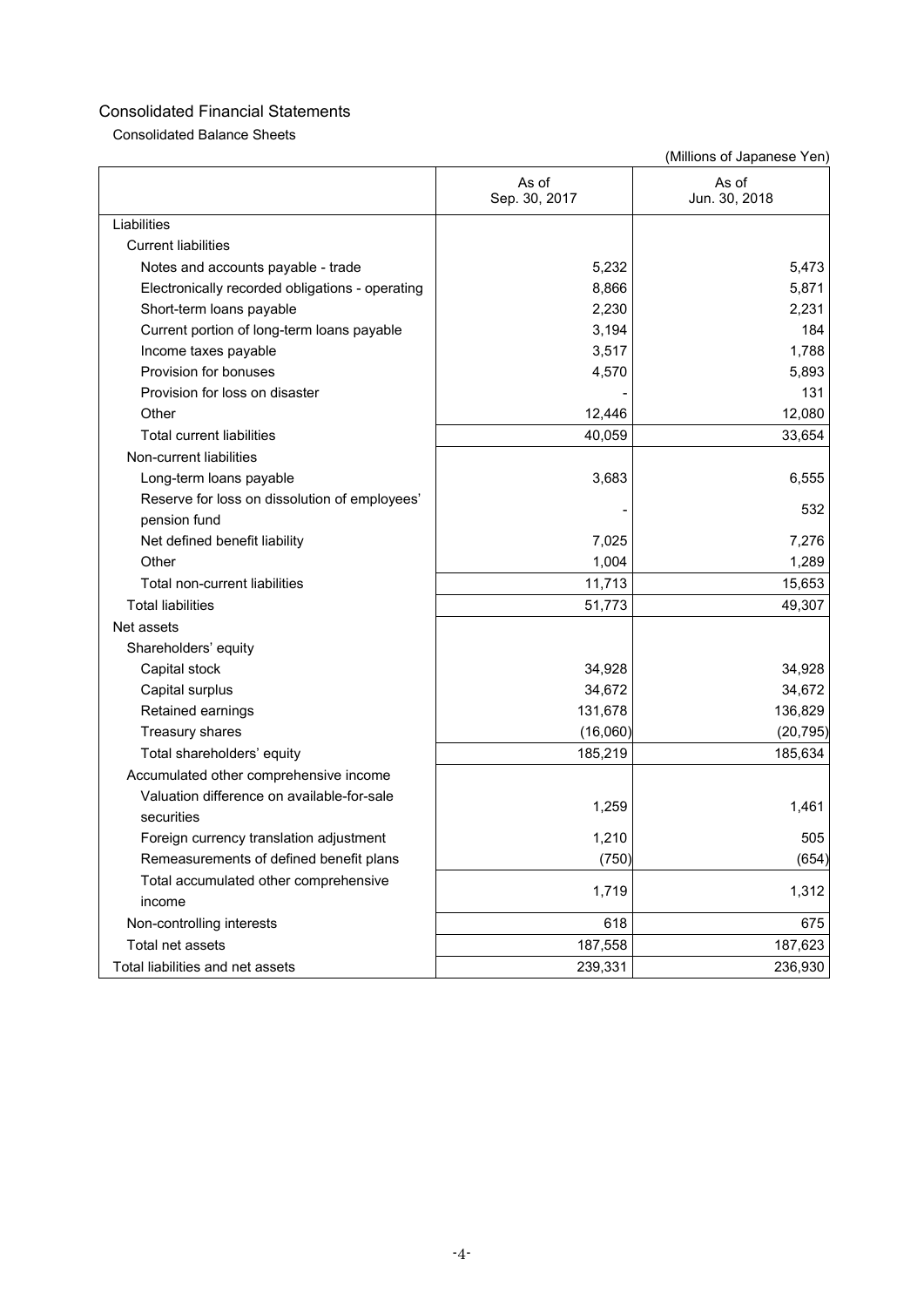Consolidated Statements of Income

|                                                  | Nine months ended<br>Jun. 30, 2017 | Nine months ended<br>Jun. 30, 2018 |
|--------------------------------------------------|------------------------------------|------------------------------------|
| Net sales                                        | 95,945                             | 107,642                            |
| Cost of sales                                    | 48,242                             | 51,809                             |
| Gross profit                                     | 47,702                             | 55,833                             |
| Selling, general and administrative expenses     | 31,219                             | 34,315                             |
| Operating profit                                 | 16,483                             | 21,518                             |
| Non-operating income                             |                                    |                                    |
| Interest income                                  | 125                                | 112                                |
| Rent of real estate for investment               | 44                                 | 78                                 |
| Foreign exchange gains                           | 531                                | 82                                 |
| Share of profit of entities accounted for using  |                                    |                                    |
| equity method                                    | 81                                 | 97                                 |
| Other                                            | 381                                | 440                                |
| Total non-operating income                       | 1,164                              | 811                                |
| Non-operating expenses                           |                                    |                                    |
| Interest expenses                                | 99                                 | 49                                 |
| Rent expenses on real estates                    | 49                                 | 94                                 |
| Commission for purchase of treasury shares       |                                    | 103                                |
| Other                                            | 38                                 | 74                                 |
| Total non-operating expenses                     | 187                                | 322                                |
| Ordinary profit                                  | 17,459                             | 22,007                             |
| Extraordinary income                             |                                    |                                    |
| Gain on sales of non-current assets              | 17                                 | 28                                 |
| Subsidy income                                   | 214                                | 277                                |
| Gain on sales of investment securities           | 0                                  |                                    |
| Total extraordinary income                       | 231                                | 306                                |
| <b>Extraordinary losses</b>                      |                                    |                                    |
| Loss on sales of non-current assets              | 5                                  | 53                                 |
| Loss on retirement of non-current assets         | 44                                 | 34                                 |
| Loss on reduction of non-current assets          | 206                                | 263                                |
| Loss on disaster                                 |                                    | 202                                |
| Loss on valuation of investment securities       | 5                                  |                                    |
| Provision for loss on dissolution of employees'  |                                    | 534                                |
| pension fund                                     |                                    |                                    |
| Total extraordinary losses                       | 261                                | 1,088                              |
| Profit before income taxes                       | 17,430                             | 21,225                             |
| Income taxes                                     | 4,239                              | 5,446                              |
| Profit                                           | 13,190                             | 15,778                             |
| Profit attributable to non-controlling interests | 52                                 | 48                                 |
| Profit attributable to owners of parent          | 13,138                             | 15,730                             |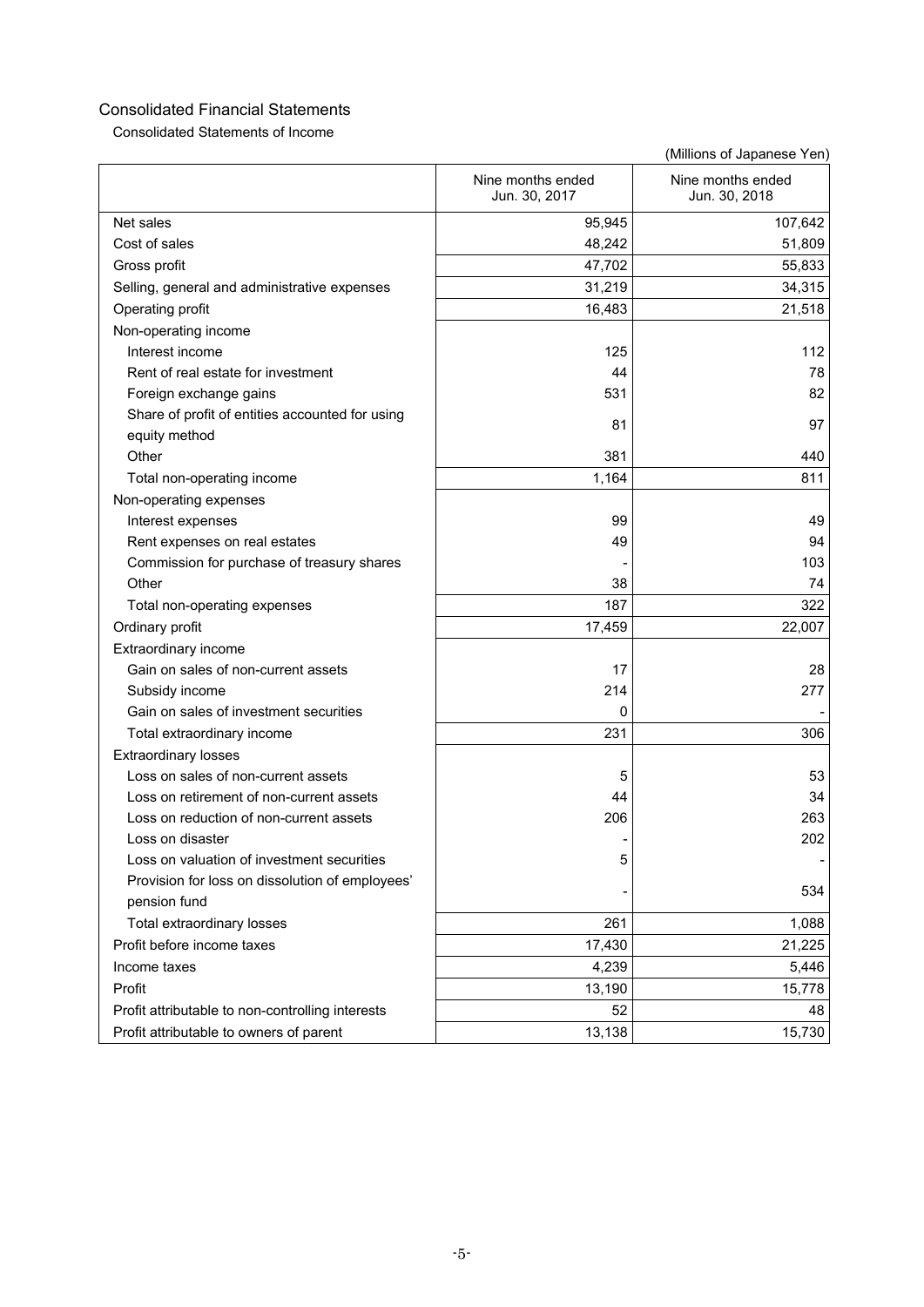Consolidated Statements of Comprehensive Income

|                                                                                      | Nine months ended<br>Jun. 30, 2017 | Nine months ended<br>Jun. 30, 2018 |
|--------------------------------------------------------------------------------------|------------------------------------|------------------------------------|
| Profit                                                                               | 13,190                             | 15,778                             |
| Other comprehensive income                                                           |                                    |                                    |
| Valuation difference on available-for-sale<br>securities                             | 364                                | 201                                |
| Foreign currency translation adjustment                                              | 3,420                              | (678)                              |
| Remeasurements of defined benefit plans, net of<br>tax                               | 105                                | 96                                 |
| Share of other comprehensive income of entities<br>accounted for using equity method | 20                                 | (15)                               |
| Total other comprehensive income                                                     | 3,910                              | (396)                              |
| Comprehensive income                                                                 | 17,101                             | 15,382                             |
| Comprehensive income attributable to                                                 |                                    |                                    |
| Comprehensive income attributable to owners of<br>parent                             | 17,028                             | 15,323                             |
| Comprehensive income attributable to non-<br>controlling interests                   | 72                                 | 59                                 |